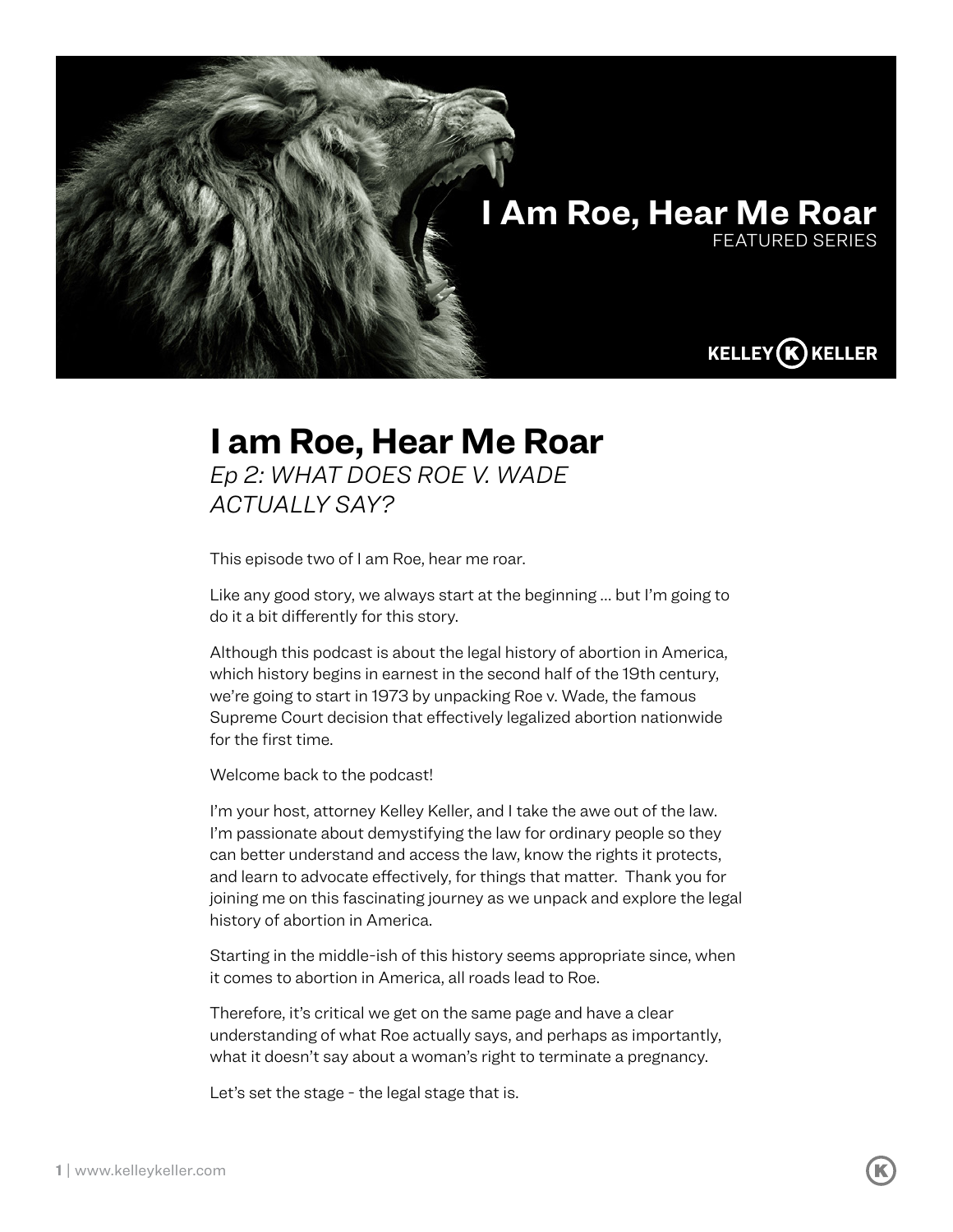In 1970, Jane Roe (a pseudonym for a woman named Norma McCorvey - we'll chat about her in a different episode) filed a lawsuit in the federal district court in Dallas, Texas arguing that an 1854 Texas law criminalizing abortion, except in cases to save the life of the mother, was unconstitutional.

The case was filed against Henry Wade who was at that time the district attorney for Dallas County, Texas. Basically, Wade was the head lawyer for the county so it was his name on the lawsuit. He wasn't being sued personally, but in his capacity as the legal representative for Dallas County.

Here's a rundown of the facts.

Jane Roe was pregnant with her third child and wanted to have an abortion, but she couldn't because of a Texas law saying that any doctor who performs an abortion, or furnishes the means for performing an abortion, for any reason except to save the life of the mother, is committing the crime of abortion and will prosecuted by the state for that crime. If convicted, the doctor will be put in jail for 2 - 5 years. Suffice it to say, few doctors were willing to risk their licenses and livelihoods by performing abortions in Texas. So, unless Roe went to a different state, she was out-of-luck.

In the lawsuit, Jane Roe was asking the court to do 2 things:

1 - to declare the Texas criminal law unconstitutional; and

2 - to issue an injunction requiring Texas to stop enforcing the criminal law.

Here's how it went down.

Jane Roe argued that the Texas law was unconstitutional because it invaded a woman's right to choose to terminate her pregnancy at any time before a live birth, which she believed arose from 1, 2, or 3 different sources in the Constitution.

Here are the three sources she outlined:

One - Roe argued that the right to choose to terminate a pregnancy emanates from the concept of personal liberty embodied in the 14th Amendment's due process clause.

Two - Roe argued that the right comes from the unenumerated rights with respect to personal marital, familial, and sexual privacy which the court previously found in the so-called penumbras, or shadowy edges, of the Bill of Rights.

Three - Roe argued that the right may also emanate from the 9th Amendment, where unenumerated rights may be identified by the people and therefore protected by the Constitution.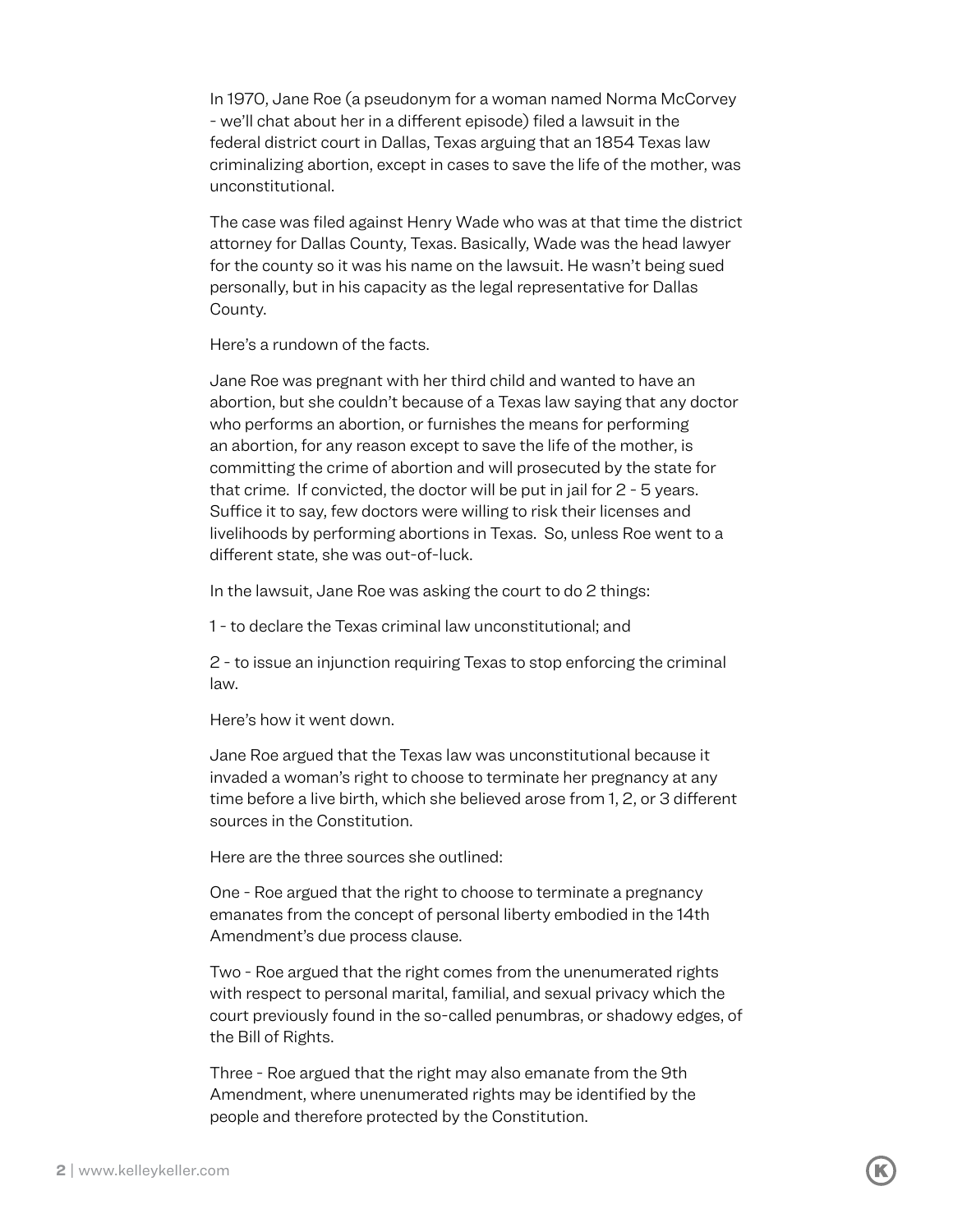Worry not, we'll explore these "sources" in greater detail in a moment.

Before I do that, Roe also claimed, as a fail safe argument, that the statute was void on the grounds it was unconstitutionally vague, irrespective of the rights it violated. Vagueness is a constitutional rule that requires criminal laws to state explicitly and definitely what conduct is punishable by the criminal law.

In its defense, Texas, via Wade, asked the court to keep the Texas law intact because an abortion denies the fetus of its constitutional right to life, which Wade argued begins at conception. As such, the pregnant mother cannot have an abortion without the physician committing murder. There is, of course, still massive debate regarding when life begins for purposes of recognizing legal rights for the unborn. That's for a different episode.

Roe's first request was granted.

The federal court deemed the Texas law unconstitutional under Roe's option 3. The court agreed generally that a woman's right to terminate a pregnancy is protectable under the 9th amendment. The court also deemed the law void for vagueness, so it was a double punch.

Ok, as for Roe's second request, the court declined to order an injunction requiring Texas to stop enforcing the criminal law. An injunction is an order from a court requiring someone to either start doing something or stop doing something.

In this case, an injunction would have ordered the state of Texas to stop prosecuting doctors under the law. The federal court didn't believe that it was the proper forum for issuing an injunction against the state and deferred instead to Texas to address how to handle enforcement in light of the court's decision. As a practical matter, this meant that Henry Wade could keep prosecuting doctors for performing abortions.

So, Jane Roe got half of what she asked for, but it wasn't really worth the paper it was written on.

Without an enforcement mechanism, the decision was just a pyrrhic victory for Roe - a symbolic "win" so to speak, without any teeth.

Therefore, Roe appealed - directly to the U.S. Supreme Court. Wade appealed as well.

Enter SCOTUS - SCOTUS is an acronym for the Supreme Court of the United States.

In her appeal, Roe was asking the Supreme Court to (1) affirm the holding from the lower court that the Texas law was not constitutional, and (2) to overturn the lower court's decision not to issue an injunction.

Wade was asking for just the opposite.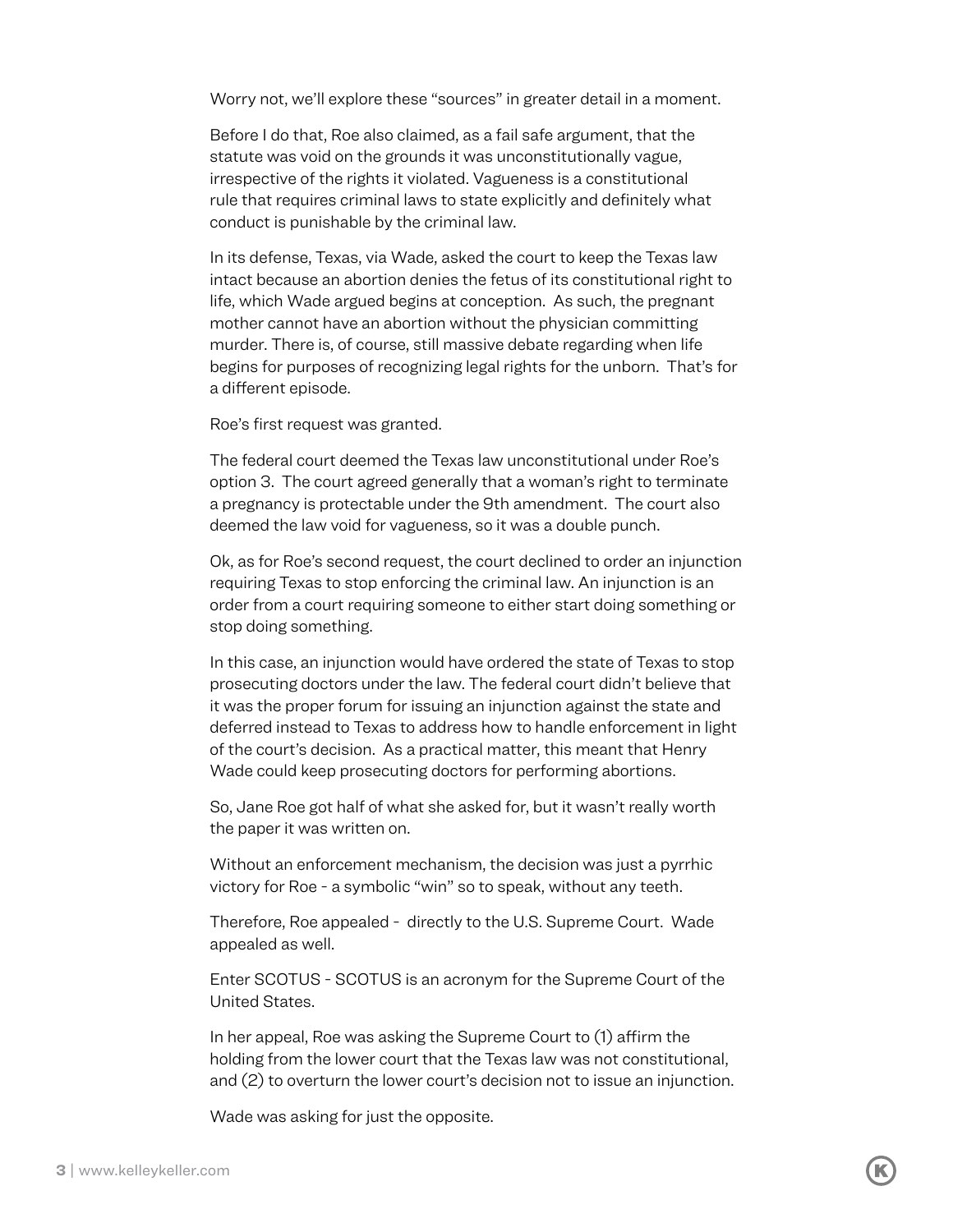The Supreme Court agreed to hear the appeal and, after a series of delays, they scheduled the case for oral argument.

The lawyers for Roe and Wade argued the case before the court on December 13, 1971. But, two of the justices had resigned a few months earlier due to poor health, so the case was heard by just 7 justices, not the typical 9. Given the importance of the issues, the court ultimately held the case over to the next term so a full bench of 9 justices could weigh in on the issue. Roe was re-argued before the full court on October 11, 1972.

The judgment of the court and accompanying opinion was announced on Monday, January 22, 1973, ironically the same day former President Lyndon Johnson passed away. Newswise - it was a bit of a nothing burger, at least initially.

Obviously, we know the Supreme Court sided with Roe, but its reasoning for agreeing with Roe was different than that of the lower court, and that's part of why the decision has been extremely controversial.

The Supreme Court held that the Texas criminal law was unconstitutional because it denied a woman of her constitutional "right to privacy" which, the court claimed, was guaranteed by the due process clause of the 14th amendment.

The due process clause of the 14th amendment says that no State shall deprive any person of life, liberty, or property, without due process of law.

Now, life and property are relatively straightforward concepts.

Liberty, however, is less so. What "liberty" means beyond its ordinary meaning of physical freedom has been (and still is) the source of great debate. So, inferring a right to privacy from the term liberty was a pretty big leap at the time, especially when the privacy right included the right to terminate a pregnancy.

Legal recognition of the "right to privacy" was a relatively new idea in 1973.

In Griswold v. Connecticut, a 1965 decision about contraception, the Supreme Court held that a right to marital privacy, while not expressly stated or enumerated in the Constitution, is implied by the Bill of Rights if one looks to the penumbras, or shadowy edges, of the various amendments. As such, the right to marital privacy should be recognized as a fundamental Constitutional right alongside the other enumerated rights, such as freedom of speech.

This line of thinking was pretty controversial then, but it was new, and seemingly helpful to Roe's argument, so she invoked it nonetheless.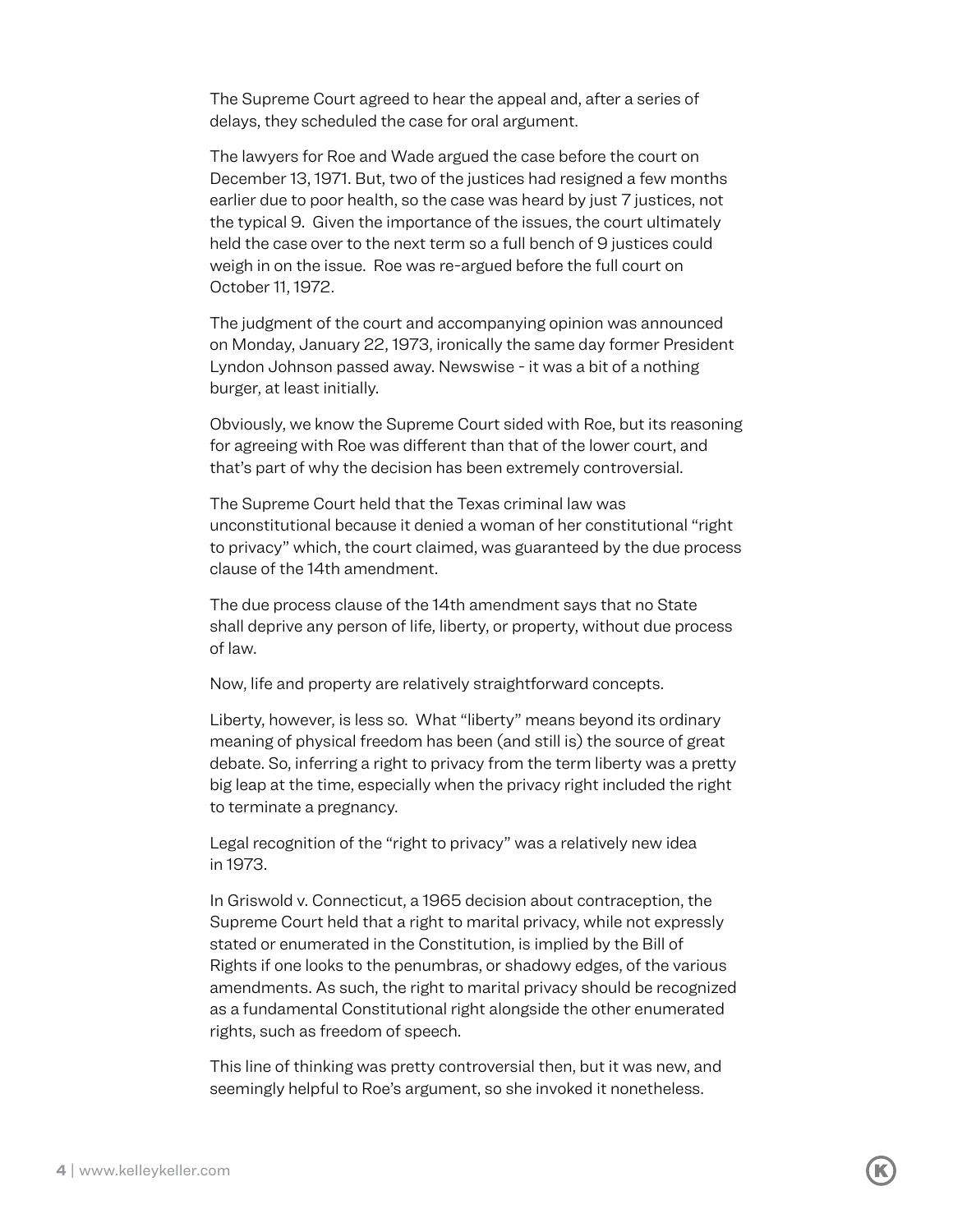As indicated above, the Roe opinion didn't specifically adopt the penumbral reasoning set out in the Griswold case, but it did conclude that the "right to privacy" is embedded in the definition of liberty in the 14th amendment, and that the right to privacy includes a limited right to have an abortion.

So, when read in the context of the due process clause of the 14th amendment and swapping out the term liberty, Roe v. Wade says that no state can deprive a woman of her right to terminate a pregnancy (with several caveats) without due process of law.

Whether the court had (or has) the power to expand the definition of liberty to include a right of privacy, or right to an abortion, or any unenumerated rights for that matter, or whether that power rests solely with the political branches of government, is a source of huge disagreement even today.

Ok - back to Roe …

So, the court said that women have a right to privacy, which includes the right to have an abortion, but it also said that the privacy right is not absolute. It must be balanced against the state's interest in safeguarding maternal health and fetal life.

In its opinion, the court set forth a trimester framework for balancing these competing interests.

Here's how it works.

In the first trimester, a woman's right to privacy is superior to any state interest. The abortion decision must be left to the medical judgment of the pregnant woman's attending physician.

In the second trimester, a woman's right to privacy may be deferred to a state interest. The State, in promoting its interests in the health of the mother, may regulate the abortion procedure in ways that are reasonably related to maternal health. It doesn't have to, but it may.

In the third trimester, or after viability, the woman's right to privacy is fully subordinated to the State's interest in the potentiality of human life. So, the state may, if it chooses, regulate, and even proscribe, abortion except where it is necessary, in appropriate medical judgment, for the preservation of the life or health of the mother.

That's a mouthful.

The court also said the State may define the term 'physician' to mean only a physician currently licensed by the State, and prohibit anyone else, including a physician licensed in another state, from performing an abortion in that state.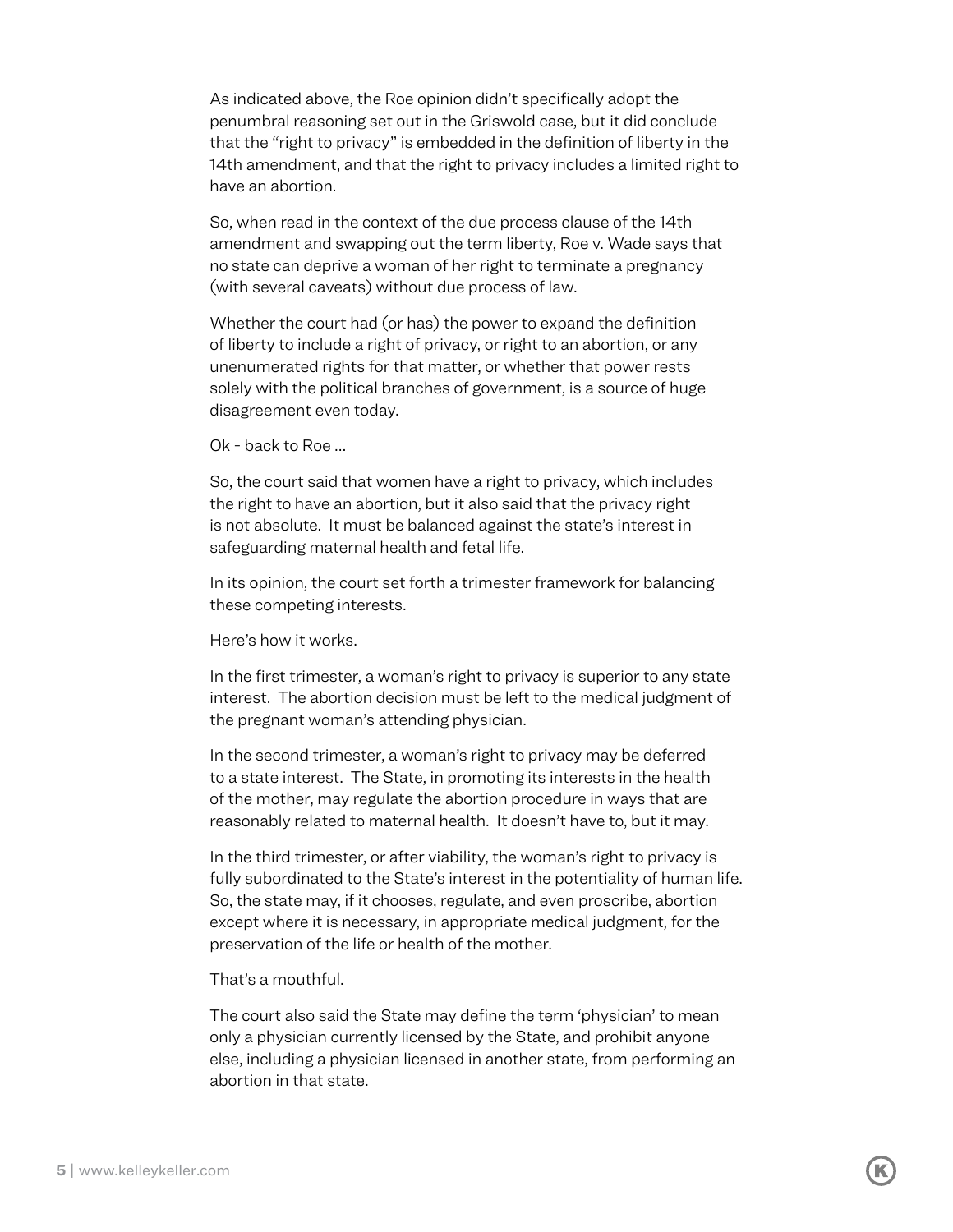So basically, under Roe, the state can place increasing restrictions on abortion as pregnancy progresses, provided those restrictions are specific to the state interests of protecting maternal health and fetal life.

After 3 years, 3 oral arguments, and hundreds of pages of legal briefs, the Supreme Court held that a Texas criminal law proscribing abortion except to save the life of the mother was unconstitutional because it violated a Constitutionally protected right of personal privacy, which includes the right to choose to terminate a pregnancy during the first trimester without any government interference. After the second trimester, regulation is permitted provided it is related to maternal health. And in the third trimester, states can prohibit abortion except when required to save the life of the mother.

By striking the entire Texas statute down and not just the parts that violated the new rules established by Roe, the court effectively overturned 46 state laws with varying degrees of abortion restrictions overnight. Justice Blackmun, who wrote the majority opinion, naively thought the state legislatures would fall in line and adopt new laws in compliance with Roe. Not only was he wrong, he was dead wrong.

In the late 60s and 70s, the social climate in the U.S. was beginning to change and 13 states had already liberalized their abortion restriction laws, and others were in process. But Roe stopped that progress in its tracks.

According to the late Justice Ruth Bader Ginsburg, the court's opinion in Roe erred because it was too broad and disrupted too much social infrastructure too fast. Without the buy-in of the people, judicially mandated social change usually fails and the blowback begins.

Roe then did not settle the abortion issue, it was simply the opening shot in the new abortion wars … and they were just starting to roar.

—--

—-

OK - Let's recap …

In 1973, the Supreme Court held in Roe v. Wade that a Texas law criminalizing abortion, except in cases to save the life of the mother, was unconstitutional because it violated the due process clause of the 14th amendment.

The due process clause says a state can't deny someone of their life, liberty or property without due process of law. The Supreme Court reasoned that the Texas law denied women of their "liberty" without due process of law and, in doing so, the court broadened the definition of liberty to include the right to have an abortion.